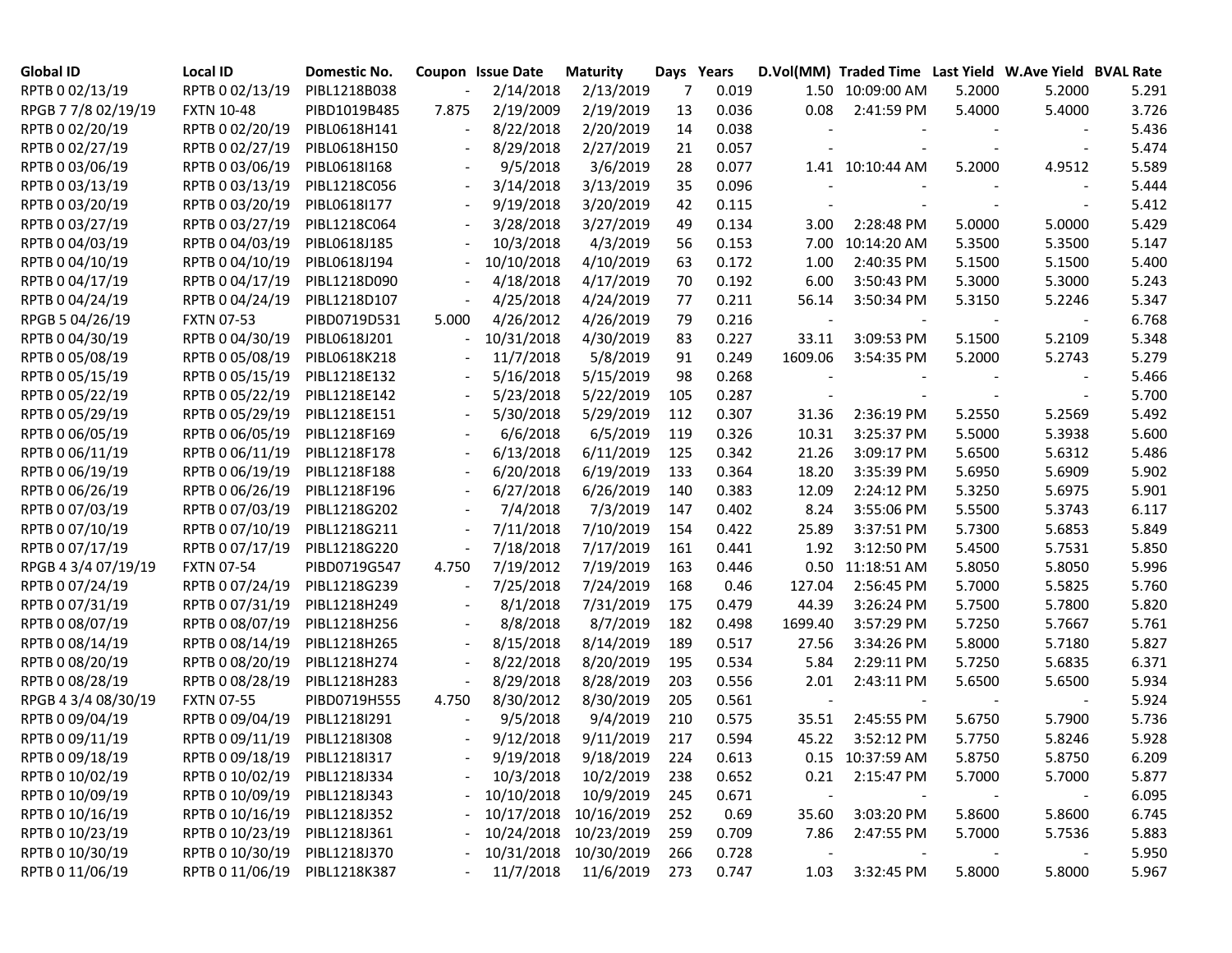| RPTB 0 11/13/19      | RPTB 0 11/13/19   | PIBL1218K396 |                          | 11/14/2018 11/13/2019 |                            | 280 | 0.767 | 38.25   | 3:03:36 PM         | 5.8600 | 5.8558 | 5.968 |
|----------------------|-------------------|--------------|--------------------------|-----------------------|----------------------------|-----|-------|---------|--------------------|--------|--------|-------|
| RPTB 0 11/20/19      | RPTB 0 11/20/19   | PIBL1218K403 |                          | 11/21/2018 11/20/2019 |                            | 287 | 0.786 |         |                    |        |        | 5.931 |
| RPGB 3 7/8 11/22/19  | <b>FXTN 07-56</b> | PIBD0719K560 | 3.875                    | 11/22/2012 11/22/2019 |                            | 289 | 0.791 | 593.50  | 3:53:39 PM         | 5.8125 | 5.8016 | 5.832 |
| RPTB 0 11/27/19      | RPTB 0 11/27/19   | PIBL1218K412 |                          | 11/28/2018 11/27/2019 |                            | 294 | 0.805 |         |                    |        |        | 6.143 |
| RPTB 0 12/04/19      | RPTB 0 12/04/19   | PIBL1218L420 |                          | 12/5/2018             | 12/4/2019                  | 301 | 0.824 | 6.57    | 3:56:43 PM         | 5.7800 | 5.7800 | 5.828 |
| RPTB 0 12/11/19      | RPTB 0 12/11/19   | PIBL1218L439 |                          | 12/12/2018            | 12/11/2019                 | 308 | 0.843 |         | 6.63 11:17:21 AM   | 5.7500 | 5.7455 | 5.820 |
| RPTB 0 01/08/20      | RPTB 0 01/08/20   | PIBL1219A019 |                          | 1/9/2019              | 1/8/2020                   | 336 | 0.92  |         | 11.73 11:24:55 AM  | 5.8000 | 5.8000 | 5.978 |
| RPGB 3 3/8 01/12/20  | <b>FXTN 03-22</b> | PIBD0320A229 | 3.375                    | 1/12/2017             | 1/12/2020                  | 340 | 0.931 |         | 300.00 11:45:34 AM | 5.8500 | 5.8500 | 5.899 |
| RPTB 0 01/15/20      | RPTB 0 01/15/20   | PIBL1219A028 | $\overline{\phantom{a}}$ | 1/16/2019             | 1/15/2020                  | 343 | 0.939 |         |                    |        |        | 5.932 |
| RPTB 0 01/22/20      | RPTB 0 01/22/20   | PIBL1219A037 |                          | 1/23/2019             | 1/22/2020                  | 350 | 0.958 | 30.60   | 3:03:39 PM         | 5.7500 | 5.8213 | 5.913 |
| RPTB 0 01/29/20      | RPTB 0 01/29/20   | PIBL1219A046 | $\overline{\phantom{a}}$ | 1/30/2019             | 1/29/2020                  | 357 | 0.977 |         | 170.48 11:54:19 AM | 5.9000 | 5.8810 | 5.918 |
| RPTB 0 02/05/20      | RPTB 0 02/05/20   | PIBL1219B054 |                          | 2/6/2019              | 2/5/2020                   | 364 | 0.997 | 1348.38 | 3:56:20 PM         | 5.8250 | 5.8437 | 6.324 |
| RPGB 7 3/4 02/18/20  | <b>FXTN 10-50</b> | PIBD1020B508 | 7.750                    | 2/18/2010             | 2/18/2020                  | 377 | 1.032 |         |                    |        |        | 5.995 |
| RPGB 4 1/4 04/11/20  | RTB 03-08         | PIID0320D087 | 4.250                    | 4/11/2017             | 4/11/2020                  | 430 | 1.177 | 445.52  | 3:42:07 PM         | 5.7500 | 5.7772 | 5.822 |
| RPGB 7 1/4 08/19/20  | RTB 10-01         | PIID1020H015 | 7.250                    | 8/19/2010             | 8/19/2020                  | 560 | 1.533 | 20.00   | 2:10:37 PM         | 5.9000 | 5.9000 | 5.961 |
| RPGB 3 3/8 08/20/20  | <b>FXTN 05-73</b> | PIBD0520H735 | 3.375                    | 8/20/2015             | 8/20/2020                  | 561 | 1.536 | 28.50   | 2:25:00 PM         | 5.8400 | 5.7909 | 5.928 |
| RPGB 6 1/8 09/16/20  | <b>FXTN 10-51</b> | PIBD1020I510 | 6.125                    | 9/16/2010             | 9/16/2020                  | 588 | 1.61  |         |                    |        |        | 6.048 |
| RPGB 5 7/8 12/16/20  | <b>FXTN 10-52</b> | PIBD1020L525 | 5.875                    | 12/16/2010            | 12/16/2020                 | 679 | 1.859 | 3.00    | 3:04:12 PM         | 5.8500 | 5.8417 | 6.201 |
| RPGB 4 1/4 01/25/21  | <b>FXTN 03-23</b> | PIBD0321A236 | 4.250                    | 1/25/2018             | 1/25/2021                  | 719 | 1.969 | 210.00  | 3:30:36 PM         | 5.8000 | 5.7525 | 5.750 |
| RPGB 7 3/8 03/03/21  | RTB 10-02         | PIID1021C027 | 7.375                    | 3/3/2011              | 3/3/2021                   | 756 | 2.07  | 1.50    | 10:43:51 AM        | 5.9500 | 5.9500 | 5.833 |
| RPGB 3 1/2 03/20/21  | <b>FXTN 07-57</b> | PIBD0721C574 | 3.500                    | 3/20/2014             | 3/20/2021                  | 773 | 2.116 | 8.70    | 2:41:38 PM         | 5.8900 | 5.8564 | 5.982 |
| RPGB 6 1/2 04/28/21  | <b>FXTN 10-53</b> | PIBD1021D531 | 6.500                    | 4/28/2011             | 4/28/2021                  | 812 | 2.223 |         |                    |        |        | 6.301 |
| RPGB 4 7/8 06/13/21  | RTB 03-09         | PIID0321F092 | 4.875                    | 6/13/2018             | 6/13/2021                  | 858 | 2.349 | 2.65    | 3:30:17 PM         | 5.9000 | 5.8521 | 5.856 |
| RPGB 5 3/4 10/20/21  | RTB 10-03         | PIID1021J039 | 5.750                    | 10/20/2011            | 10/20/2021                 | 987 | 2.702 | 2.20    | 9:27:58 AM         | 5.8800 | 5.8800 | 5.910 |
| RPGB 5 3/4 11/24/21  | <b>FXTN 10-55</b> | PIBD1021K551 | 5.750                    | 11/24/2011            | 11/24/2021 1022            |     | 2.798 | 20.00   | 11:18:25 AM        | 5.8350 | 5.8350 | 6.130 |
| RPGB 63/801/19/22    | <b>FXTN 10-54</b> | PIBD1022G545 | 6.375                    | 7/19/2011             | 1/19/2022 1078             |     | 2.951 | 61.00   | 3:09:26 PM         | 5.8400 | 5.8539 | 6.158 |
| RPGB 4 01/26/22      | <b>FXTN 05-74</b> | PIBD0522A747 | 4.000                    | 1/26/2017             | 1/26/2022 1085             |     | 2.971 | 131.20  | 3:28:09 PM         | 5.8500 | 5.8572 | 6.105 |
| RPGB 15 03/14/22     | <b>FXTN 20-02</b> | PIBD2022C021 | 15.000                   | 3/14/2002             | 3/14/2022 1132             |     | 3.099 |         |                    |        |        | 5.981 |
| RPGB 4 7/8 08/02/22  | <b>FXTN 10-56</b> | PIBD1022H562 | 4.875                    | 8/2/2012              | 8/2/2022 1273              |     | 3.485 |         |                    |        |        | 6.260 |
| RPGB 4 3/4 09/13/22  | <b>FXTN 10-57</b> | PIBD1022I570 | 4.750                    | 9/13/2012             | 9/13/2022 1315             |     | 3.6   |         |                    |        |        | 6.173 |
| RPGB 12 3/4 10/17/22 | <b>FXTN 20-03</b> | PIBD2022J033 | 12.750                   | 10/17/2002            | 10/17/2022 1349            |     | 3.693 |         |                    |        |        | 6.081 |
| RPGB 4 5/8 12/04/22  | RTB 05-11         | PIID0522L114 | 4.625                    | 12/4/2017             | 12/4/2022 1397             |     | 3.825 | 236.75  | 3:44:59 PM         | 5.8250 | 5.8408 | 5.853 |
| RPGB 4 12/06/22      | <b>FXTN 10-58</b> | PIBD1022L585 | 4.000                    | 12/6/2012             | 12/6/2022 1399             |     | 3.83  | 40.00   | 11:20:20 AM        | 5.8750 | 5.8750 | 6.066 |
| RPGB 13 02/20/23     | <b>FXTN 20-04</b> | PIBD2023B048 | 13.000                   | 2/20/2003             | 2/20/2023 1475             |     | 4.038 | 84.20   | 2:10:55 PM         | 5.9500 | 5.9500 | 6.111 |
| RPGB 5 1/2 03/08/23  | <b>FXTN 05-75</b> | PIBD0523C752 | 5.500                    | 3/8/2018              | 3/8/2023 1491              |     | 4.082 | 1108.60 | 3:18:43 PM         | 5.8300 | 5.8626 | 5.859 |
| RPGB 3 1/2 04/21/23  | <b>FXTN 07-58</b> | PIBD0723D588 | 3.500                    | 4/21/2016             | 4/21/2023 1535             |     | 4.203 | 200.00  | 3:12:42 PM         | 5.9000 | 5.9000 | 5.900 |
| RPGB 11 7/8 05/29/23 | <b>FXTN 20-05</b> | PIBD2023E054 | 11.875                   | 5/29/2003             | 5/29/2023 1573             |     | 4.307 |         |                    |        |        | 6.274 |
| RPGB 3 1/4 08/15/23  | RTB 10-04         | PIID1023H046 | 3.250                    | 8/15/2013             | 8/15/2023 1651             |     | 4.52  |         |                    |        |        | 6.198 |
| RPGB 11 3/8 10/23/23 | <b>FXTN 20-06</b> | PIBD2023J068 | 11.375                   |                       | 10/23/2003 10/23/2023 1720 |     | 4.709 |         | 10.00 11:20:26 AM  | 5.9750 | 5.9750 | 6.096 |
| RPGB 4 1/2 04/20/24  | <b>FXTN 07-59</b> | PIBD0724D595 | 4.500                    | 4/20/2017             | 4/20/2024 1900             |     | 5.202 |         |                    |        |        | 6.145 |
| RPGB 12 3/8 06/03/24 | <b>FXTN 20-07</b> | PIBD2024F075 | 12.375                   | 6/3/2004              | 6/3/2024 1944              |     | 5.322 |         |                    |        |        | 6.015 |
| RPGB 12 7/8 08/05/24 | <b>FXTN 20-08</b> | PIBD2024H086 | 12.875                   | 8/5/2004              | 8/5/2024 2007              |     | 5.495 |         |                    |        |        | 6.114 |
| RPGB 4 1/8 08/20/24  | <b>FXTN 10-59</b> | PIBD1024H595 | 4.125                    | 8/20/2014             | 8/20/2024 2022             |     | 5.536 |         |                    |        |        | 6.232 |